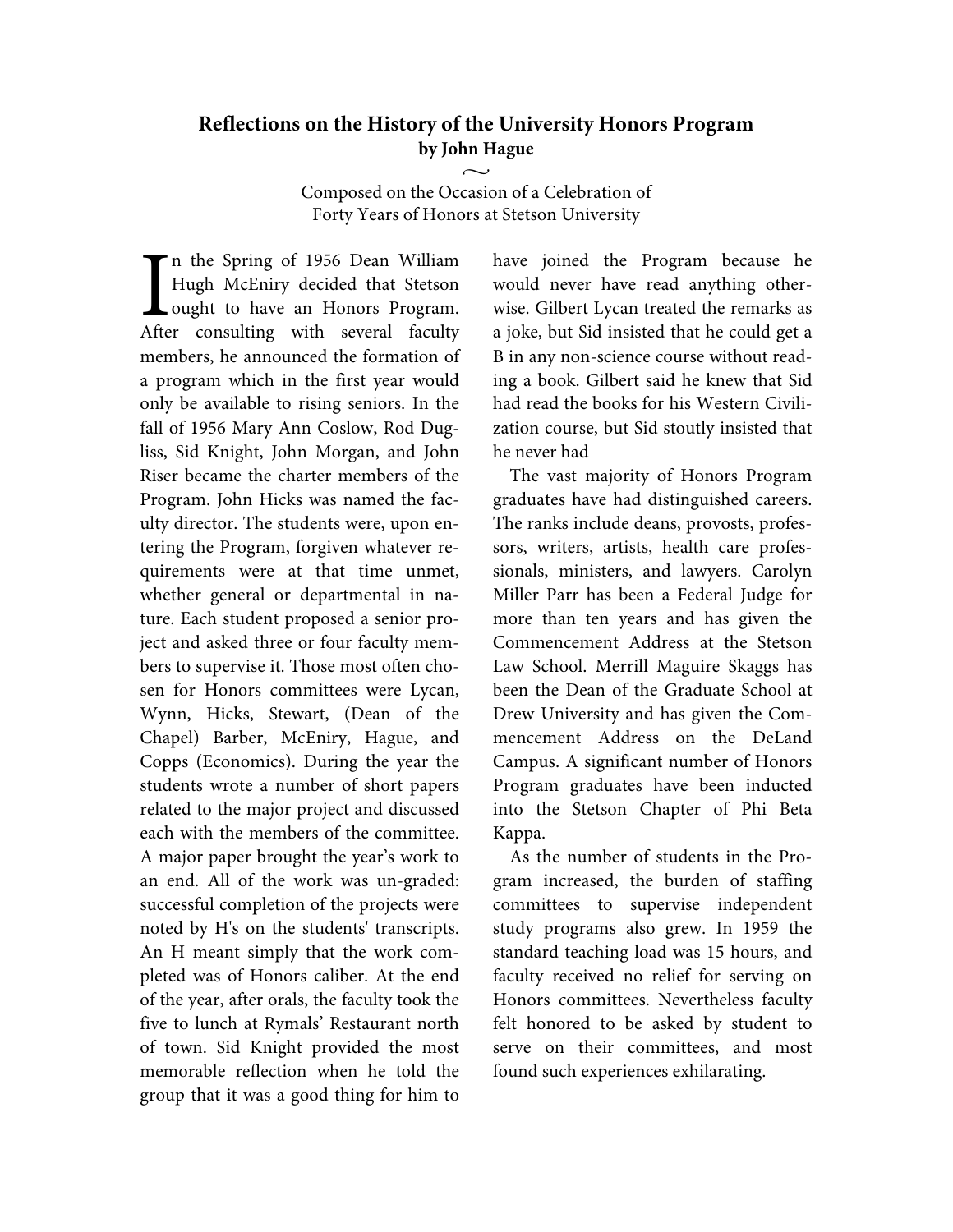In 1960 a number of developments led to major changes in the in the Honors Program. The Director, John Hicks, left the University. That Fall 100 fewer students enrolled than the Admissions Office had expected. Ironically, Stetson's academic reputation was rising, but a new phenomenon was occurring on the national scene. High school seniors began applying for admission to several universities, and, because competition for universities like Duke, Swarthmore, and Amherst was becoming more intense, the students applying to these institutions would also apply to one or two "good" institutions like Stetson or Furman. Stetson therefore became a "backup" choice for students who hoped to get into a more prestigious school. The admissions staff at Stetson knew that in order to get an entering class of five-hundred they normally had to admit eight-hundred (the figures are imaginary, but illustrative), so they admitted the number they expected to produce the desired number of freshman, and the result was 100 fewer students than anticipated. There was a famous meeting in the President's office attended by every top administrator in the University in which Jolly Ollie (as President Edmunds was fondly known) began by asking, "What the Hell happened?" To top matters off, Dean McEniry was arguing that we had to find a way to make the Honors Program available to more students and also to ease the burden on faculty participating in the Program.

Thus several questions demanded answers. If Stetson was competing for more qualified students, what did it have to attract them? How could faculty members, already stretched to the limit, find a way to give something extra to superior students? Could we save the benefits of independent study for outstanding students and make such efforts cost effective?

John Hague became the new Director and proposed that Stetson make Honors a four-year program. To accomplish this, the University agreed to offer Honors sections in freshman English, math, and history courses. The University also agreed to the creation of a year-long Junior Honors seminar to be taught jointly by Professors, Colwell, Hague, and Taylor. Each professor would receive credit for teaching a full course, and, in return, one of the three would serve on each of the committees supervising senior research.

From the beginning the Honors Oral was a central feature of the Program. For the first fifteen years the oral lasted at least two hours. Students suffered through these exams because they had no alternative and because they were constantly assured that the exams were excellent training for similar graduate program ordeals.

By 1963 the University had replaced the Honors sections of Freshman courses with specially designed Honors seminars in humanities and social sciences. These were interdisciplinary efforts. In the social sciences, students spent half the semester in one discipline and the other half in a second discipline. Since the course was a year-long undertaking, students would be exposed to four disciplines within the social sciences.

The humanities seminar fell under the spell of Kathleen Johnson who was an interdisciplinary whirlwind. Kathleen ruled with a warm heart and an iron fist. I well remember a conversation I had with me in the Spring of 1967. She had nine students